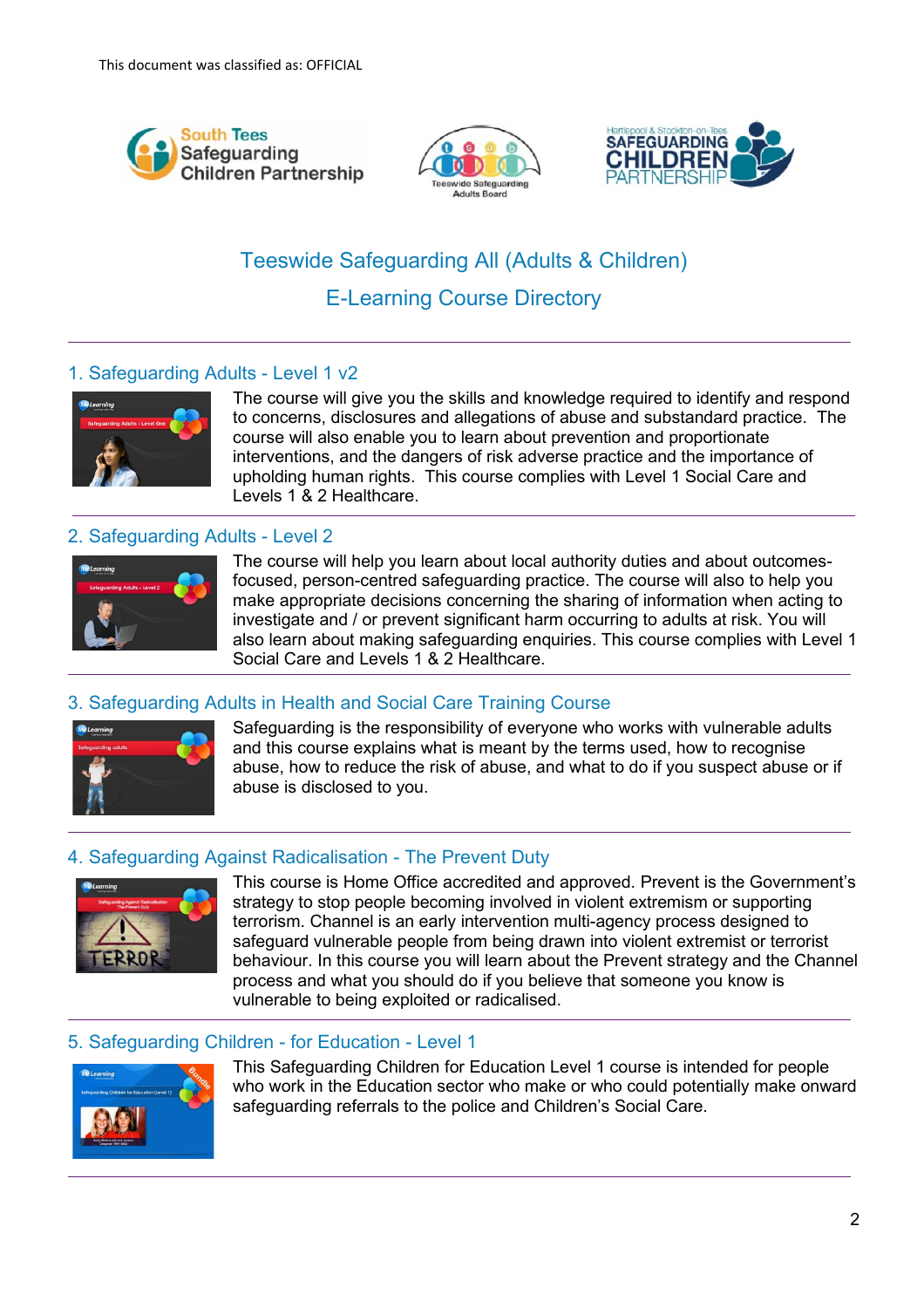## 6. Safeguarding Children – Foundation



This course will help to ensure that all people working with or who have contact with children and young people are equipped to carry out their safeguarding responsibilities effectively.

## 7. Safeguarding Children – Intermediate



This Safeguarding Children (Level 2) course bundle is intended for everyone who makes or who could potentially make onward safeguarding referrals to the Police and Children's Social Care.

## 8. Safeguarding Children with Disabilities



Many of us find it hard to understand how anyone could abuse any child, let alone a child with disabilities. Yet this refusal to accept the abuse of disabled children often means that practitioners disregard the signs of abuse, therefore allowing the abuse to continue.

## 9. Deprivation of Liberty Safeguards (DoLS)



The Mental Capacity Act: Deprivation of Liberty Safeguards procedure (MCA DoLS) provides the legal framework to prevent unlawful deprivation of liberty occurring to particular vulnerable people living in hospitals or care homes.

#### 10. Mental Capacity Act



Upon successful completion of this Mental Capacity Act course, you will know about the Mental Capacity Act, its principles and its implications for vulnerable adults.

#### 11. Self-Neglect & SARs



Self-neglect can be difficult to recognise, it can be complex and it can also be difficult to know how to help. It's important to know the signs and symptoms of selfneglect and hoarding, and how to respond. You will also understand how sometimes these cases can lead to serious harm or even death and result in a Safeguarding Adult Review. You will be taken through a SAR example case to help with your learning around self-neglect.

## 12. Abuse Related to Beliefs in Witchcraft



The course will help you identify children at risk of witchcraft abuse - which will, in turn, help you to protect them from their abusers.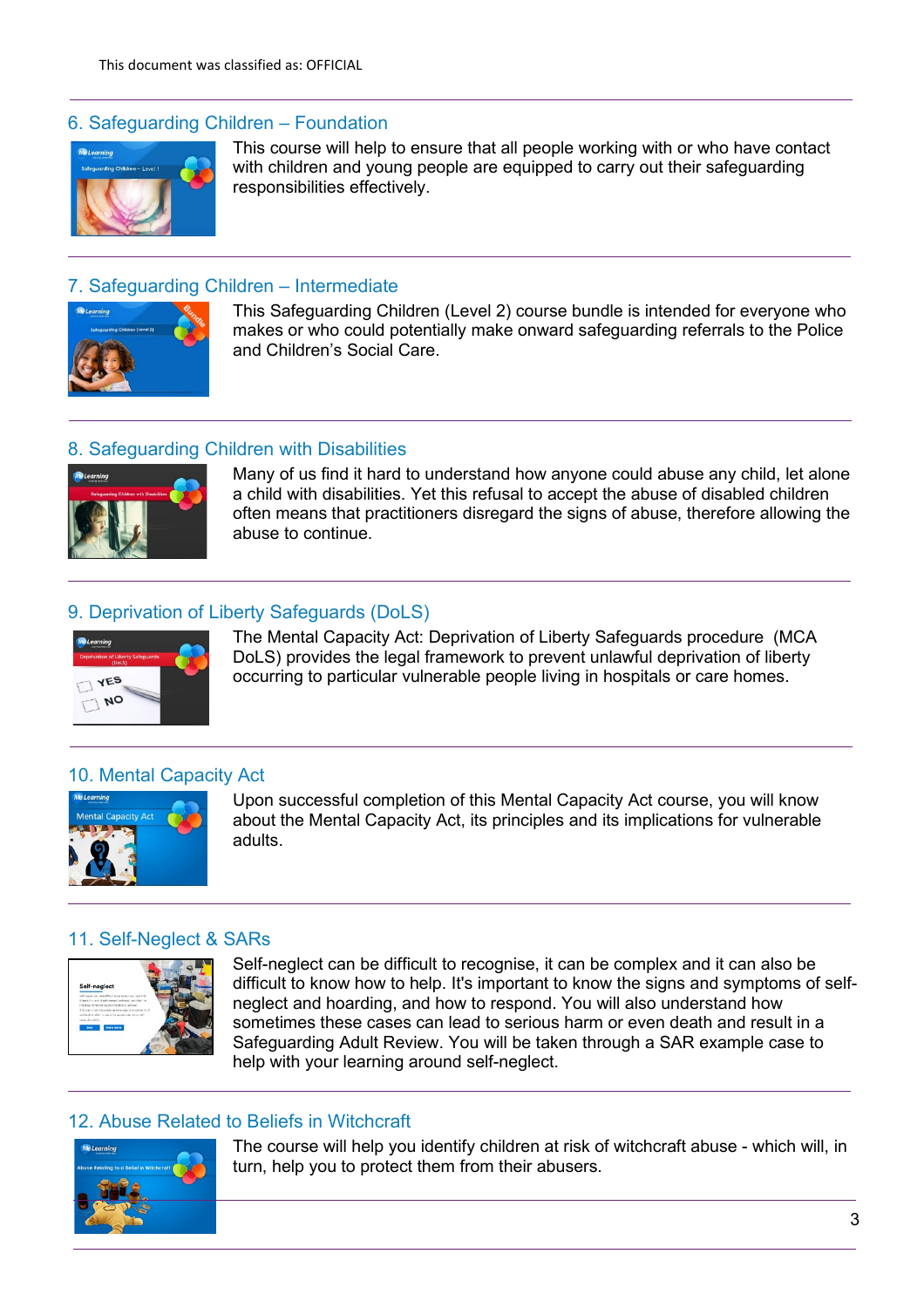# 13. Adult Sexual Exploitation



Adult Sexual Exploitation can be difficult to spot, and yet it's a prevalent form of abuse that happens every day. This course aims to give learners an awareness and basic understanding of adult sexual exploitation. Learners will explore key content through a variety of interactions and engaging stories, to help them retain and apply their knowledge in their work environment.

## 14. Bullying and Cyberbullying



Bullying is a universal issue that can affect anyone, from families, to schools and communities. Cyberbullying in particular is on the rise, and its impact can be severely damaging and far-reaching. This course explores the negative effects of bullying in any form, and teaches positive strategies and solutions for those working with young people who experience bullying.

# 15. Child Sexual Exploitation - Level 1



The course has been designed to help anyone who works with children and young people safeguard them from Child Sexual Exploitation (CSE). In this course you will learn what CSE is and learn about CSE from the perspective of the offenders and the victims. You will also learn about key role mobile and internet technology plays in CSE and about the differences between gang and group CSE.

## 16. Sexual Abuse and Recognising Grooming – Children



Child sex abusers can be anyone. They are not always adults - children and young people can also behave in a sexually abusive way. Usually the abuser is a family member or someone known to the child, such as a family friend or babysitter.

## 17. Common Assessment Framework (CAF or Early Help)



Upon successful completion of this training course, you will understand how the Common Assessment Framework (CAF - or Early Help) applies to your work.

#### 18. Domestic Abuse and Intimate Partner Violence



Domestic abuse is a serious and widespread problem. In this course you will understand and learn how to identify domestic abuse, the different forms domestic abuse takes, and about coercive control. You'll also understand how you, local authorities and the law can protect victims of domestic abuse.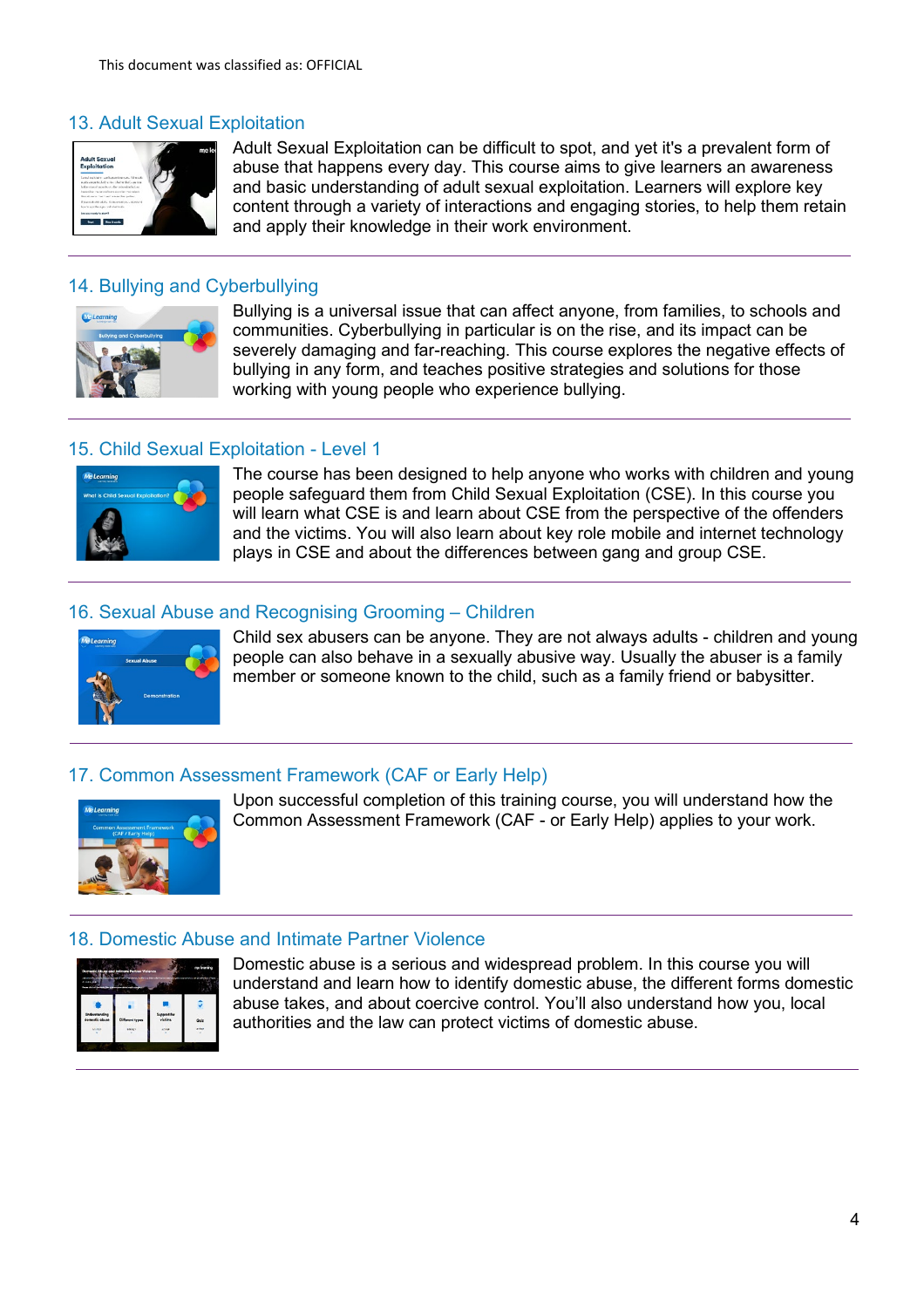## 19. Neglect – Children



Neglect is the persistent failure to meet a child's basic physical and / or psychological needs, likely to result in the serious impairment of the child's health or development. This three part course provides an overview, so you can learn the signs and symptoms of neglect and what to do if you suspect neglect, an exercise and scenarios section, and a quiz section.

## 20. Effective Communication with Children and Families



This 'Effective Communication - Communicating with Children and Families' course will help enable you to communicate effectively with children, young people and their parents or carers.

## 21. Equality and Diversity



Maintaining an awareness of issues surrounding equality and diversity is essential to any organisation. This revealing course is split into four modules to thoroughly explore the issues involved and their relevance to us all, including protections laid out in the Equality Act 2010. With this course you will learn inclusion in terms of equality and diversity and the universal benefits of promoting an inclusive workplace. The course discusses protected characteristics and explains the problems surrounding prejudice and discrimination.

## 22. Gangs and Youth Violence



Gangs are very seriously intertwined with youth violence and criminality, and, with gang violence in the UK on the rise, it is essential we recognise the extent of the problem and understand how to safeguard our at-risk youth. This course gives a comprehensive overview to the subject of gangs and youth violence, helping the learner to understand what gangs are and what they do, the part women and girls play in gangs, and what can be done to prevent gang recruitment.

# 23. Hate Crime



This course will provide an awareness of what a hate crime and hate incident is and how prevalent hate crimes are. You will learn who the victims and perpetrators are, what effect hate crimes have on a person, and what the current challenges are. This course will introduce you to the law around hate crime and how to respond to an incident.

#### 24. Hidden Harm: Parental Substance Misuse, Parental Mental Ill-Health and Domestic Abuse



The course provides a detailed awareness of hidden harm (toxic trio) and how it affects parents and children. This course will give learners excellent knowledge of the issues that affect children living with hidden harm. It will help the learner understand the cycle of events each hidden harm stressor produces, and highlights how to spot signs of harm and appropriate times to break this cycle of events to safeguard the child.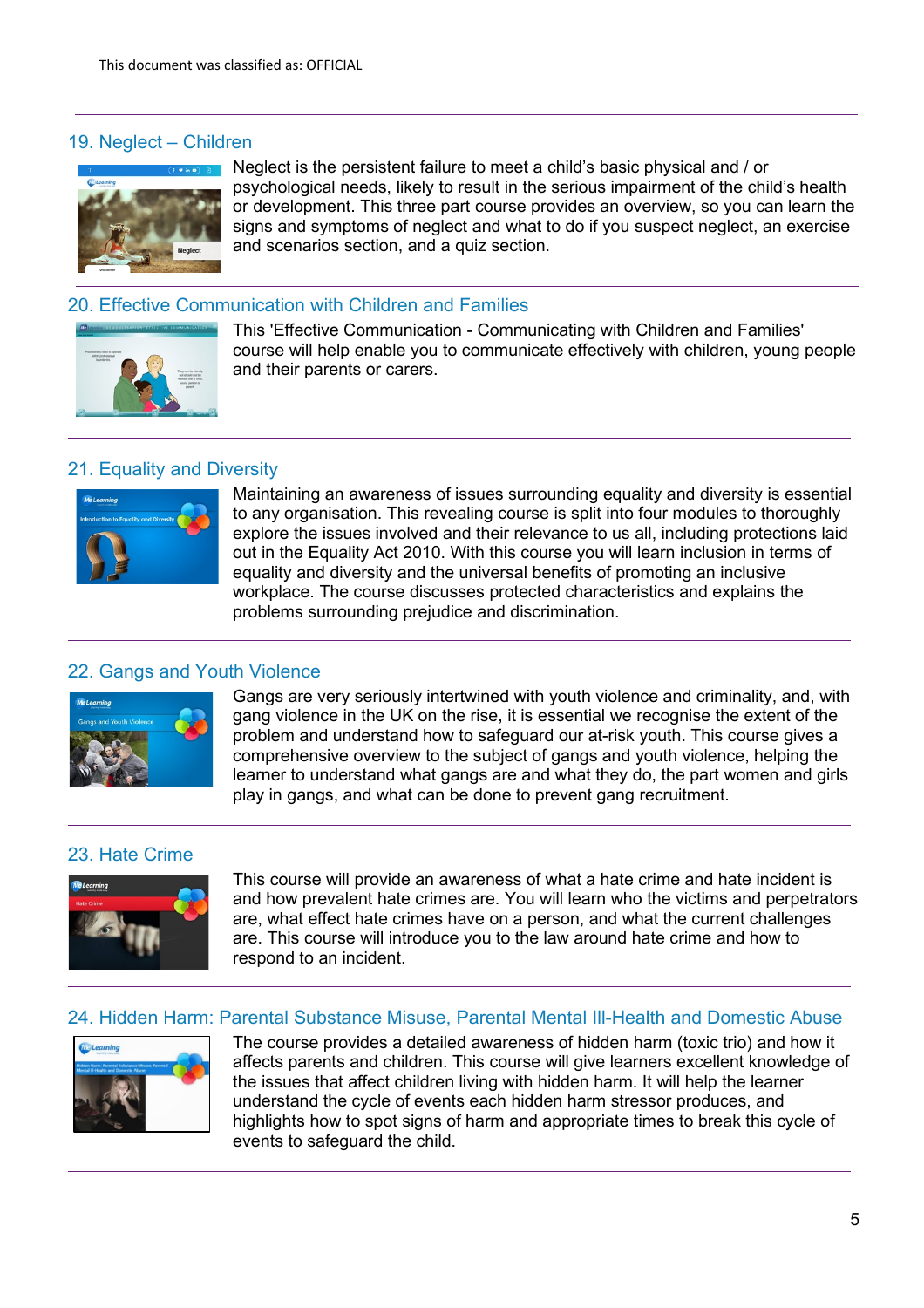## 25. Human Trafficking and Modern Day Slavery



Discover what modern day slavery and human trafficking looks like, with this comprehensive collection of courses. You will also learn about child trafficking and slavery, how to spot the signs of modern slavery and what you should do.

#### 26. Information Sharing and Consent



Information sharing is key to delivering better, more efficient services that are coordinated around the needs of children, young people and families.

#### 27. Missing Children



This course will teach learners the procedures that should be followed when a looked after child goes missing from a care placement. It covers who to inform of the absence in what situations, to what extent the police should be involved, and what should happen once the child is returned to safety.

## 28. Physical Abuse - Children



People who physically abuse children can be anyone who comes into contact with a child. They can be teachers, next door neighbours or a member of the family. In fact, a person who abuses a child is often closely related to the child: it is very rarely a stranger.

#### 29. Privacy and Dignity - for Health and Social Care



You will learn about the importance of privacy and dignity and how they can be maintained, as well as the principles of self-care and how to support a person to make their own decisions.

## 30. Self-Harm



Child and adolescent psychiatrists have seen an alarming increase in cases of self-harm in young people - it has been estimated that about 1 in 10 young people will self-harm at some point. This insightful course covers the subject from a variety of angles. You will learn the risk factors, the common reasons why somebody might self-harm, and how to respond to any person who you suspect may be self-harming. It also discusses how to approach the issue in schools and how healthcare professionals can feel prepared to help the people they come into contact with.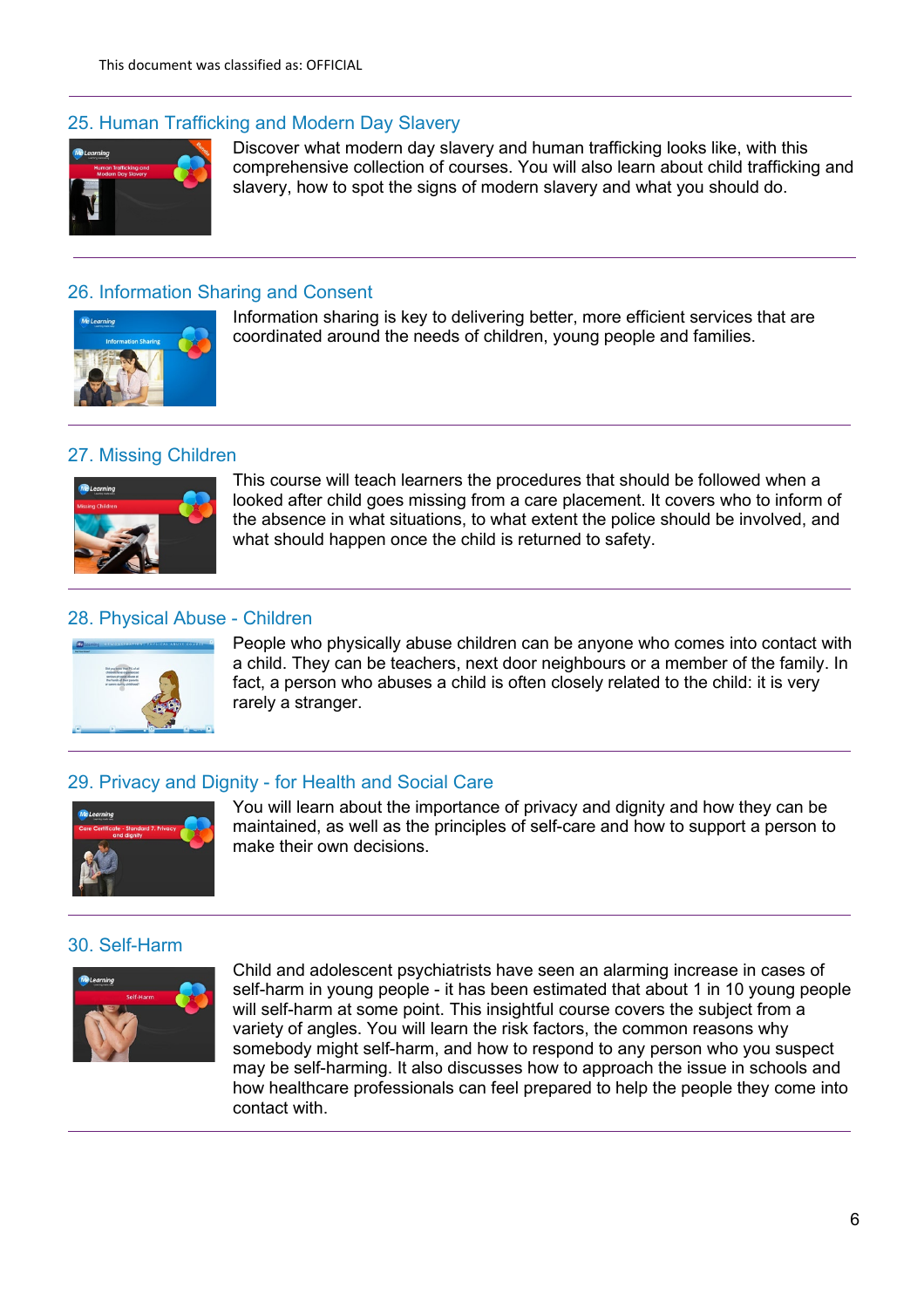## 31. Honour-Based Violence and Forced Marriage



This course will increase your understanding of the issues surrounding 'honourbased' violence and forced marriage. It will also help you handle situations appropriately where this abuse has occurred or might occur.

## 32. Female Genital Mutilation



Female Genital Mutilation (FGM) is violence against female children and women, a serious public health hazard, and a human rights issue. It constitutes child abuse and causes physical, psychological and sexual harm, which can be severely disabling. Protecting children and mothers from FGM is everybody's business. This course will increase your understanding of the issues surrounding Female Genital Mutilation (FGM). It will also help you handle situations appropriately where FGM has occurred or might occur.

#### 33. Unconscious Bias



This course gives a clear insight into the development and impact of unconscious bias, and provides an understanding of the benefits of awareness.

## 34. Multi-Agency Working



There is no precise formula for multi-agency working. It is complex, challenging and significantly influenced by the local context and personalities involved. Experience shows that there are many things that can help to make it successful.

#### 35. Suicide Prevention



This course gives you a greater understanding of the issues surrounding suicide in our country today. It describes the risks of suicide to different people and how to spot the warning signs that somebody may be thinking of ending their own life. It arms you with the knowledge and confidence to be able to help prevent suicide in adults, children and young people, by providing you with the practical tools to use when encountering someone who may be vulnerable.

#### 36. Safeguarding Adult Refresher



Already completed the Safeguarding Adults (Levels 1 and 2) course? This course is intended for you to recap on the topics you have previously learnt and may face every day when working with adults at risk to make sure that fulfilling the responsibilities of your role: types of abuse that an adult might face, how to respond to a concern, safeguarding duties and when it is OK to share information.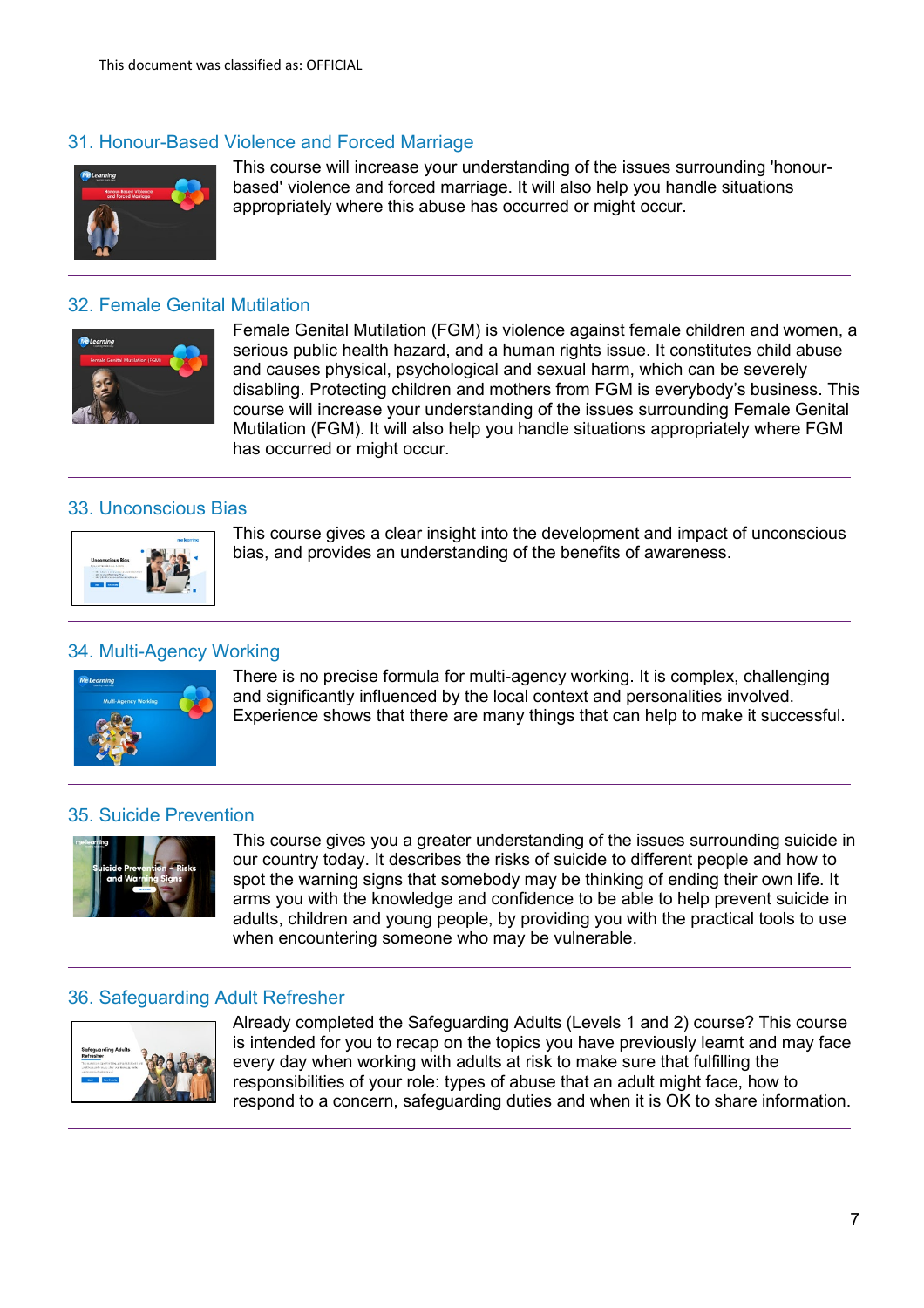## 37. Safeguarding Children Refresher



This course is for you to refresh your knowledge on topics you will already have learnt about in the Safeguarding Children (Levels 1 and 2) course to make sure that you have all the knowledge you need to be able to carry out your role effectively. You will recap on topics such as key legislation around safeguarding children, responding to a disclosure or concern, the referral process and important principles that you should remember whilst working to ensure that children are safeguarded.

#### 38. Loneliness and Isolation



Loneliness and isolation is a growing issue, and it doesn't just affect older people. This Loneliness and Isolation course is for anyone who comes into contact with people who might be lonely or isolated. It will provide an awareness of what isolation and loneliness is, who might be vulnerable, how to spot signs that someone might need help and what you can do to help tackle this issue.

#### 39. Dementia Awareness



This course provides an introduction to dementia, including the causes of dementia, treatments for dementia, symptoms and progression of dementia, and working with people with dementia. It also covers issues around younger people with dementia and working and driving with dementia. The course discusses the effects on the person with dementia, and how those effects can be addressed through the use of communication techniques, adjustments to the physical environment, and an understanding of the problems faced by people with dementia.

#### 40. Substance Misuse



This Substance Misuse course will enable you to understand how drugs work, how their use affects people and their families and how addicts can be helped to recover

#### 41. Human Rights Act 1998



The Human Rights Act underpins a great deal of the legislation that affects the workings of the Health Service and Social Care. This course looks at the impact of the Act on those who work with vulnerable adults.